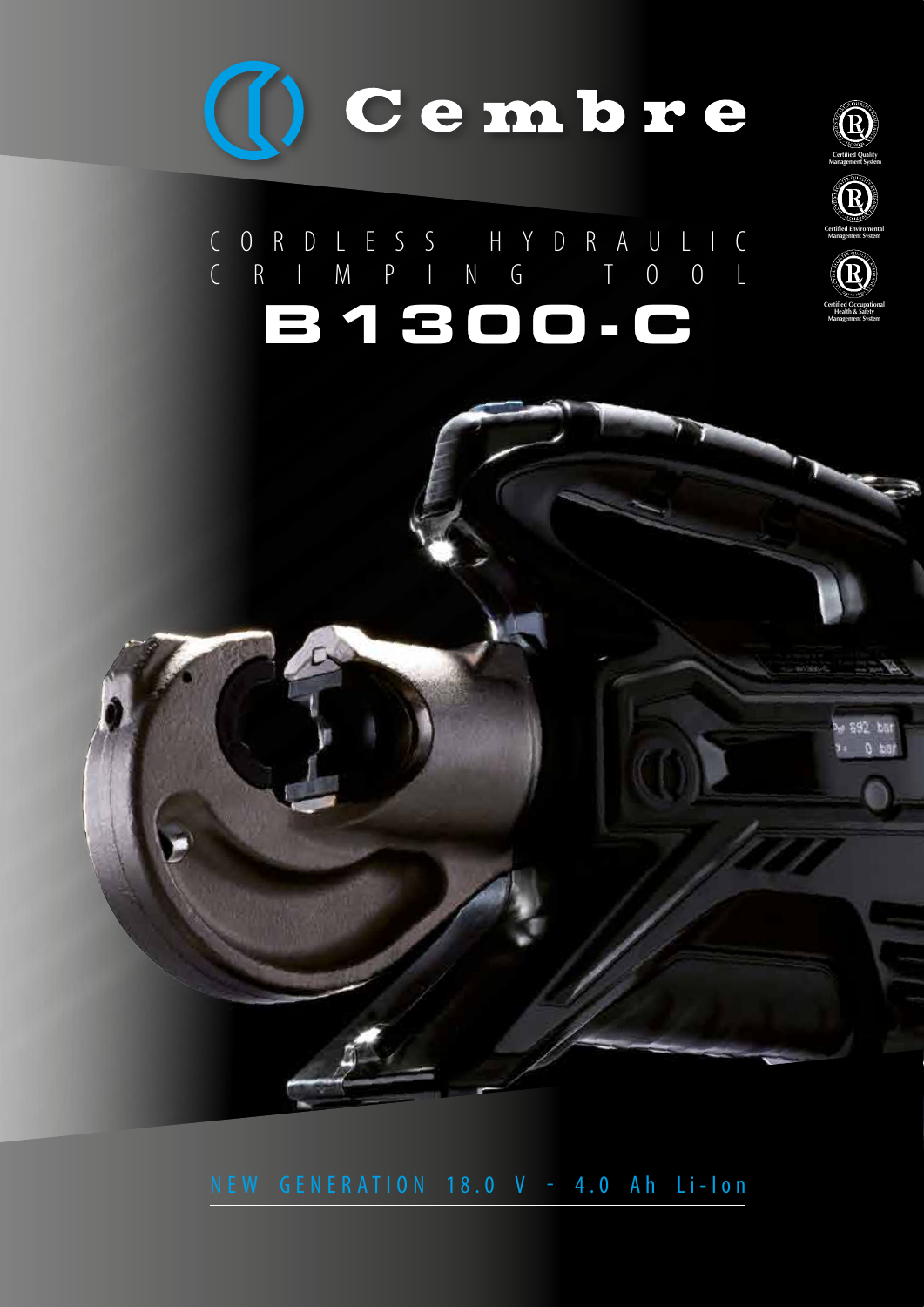The next generation of Cembre cordless hydraulic tools represents a significantly advantageous evolution from current models..

**B1300-C** is suitable for crimping electrical connectors onto conductors with sections up to 400 mm<sup>2</sup>. .

The new tool uses the series of dies common to Cembre 130 kN tools and heads.

Equipped with  $Li -$  Ion 18 V 4 Ah batteries, B1300-C offers greater capacity than the previous 14.4 V 3 Ah versions. Faster compression and greater crimping force result from the new two-speed hydraulic system: a high approach speed which automatically switches to a low crimping speed, ensuring optimal use of the available energy.

B1300-C features a maximum pressure sensor for enhanced precision and repeatability of the maximum pressure cycle, and a pressure relief valve providing additional safety for the operator.

The OLED display provides essential real time operating data,

- including: - crimping force generated, thus verifying accordance with
- best practice - battery charge status
- general operating information
- the number of work cycles completed and remaining before recommended maintenance.

### N E W G E N E R A T I O N O F C E M B R E C O R D L E S S C



### **Operating features:**

- **•** 180° rotating head
- **•** Start button protected against accidental operation
- **•** Pressure release button
- **•** Automatic battery connection system with release button
- **•** LED illumination of the working area
- **•** Motor ventilation
- **•** Bi-component plastic body
- **•** OLED multifunctional display with touch button
- **•** Centre of gravity positioned for optimised handling
- **•** Anatomical shaping for more convenient and practical grip
- **•** Li-Ion 18.0 V rechargeable high capacity battery





• Can be used in the vertical position as a bench tool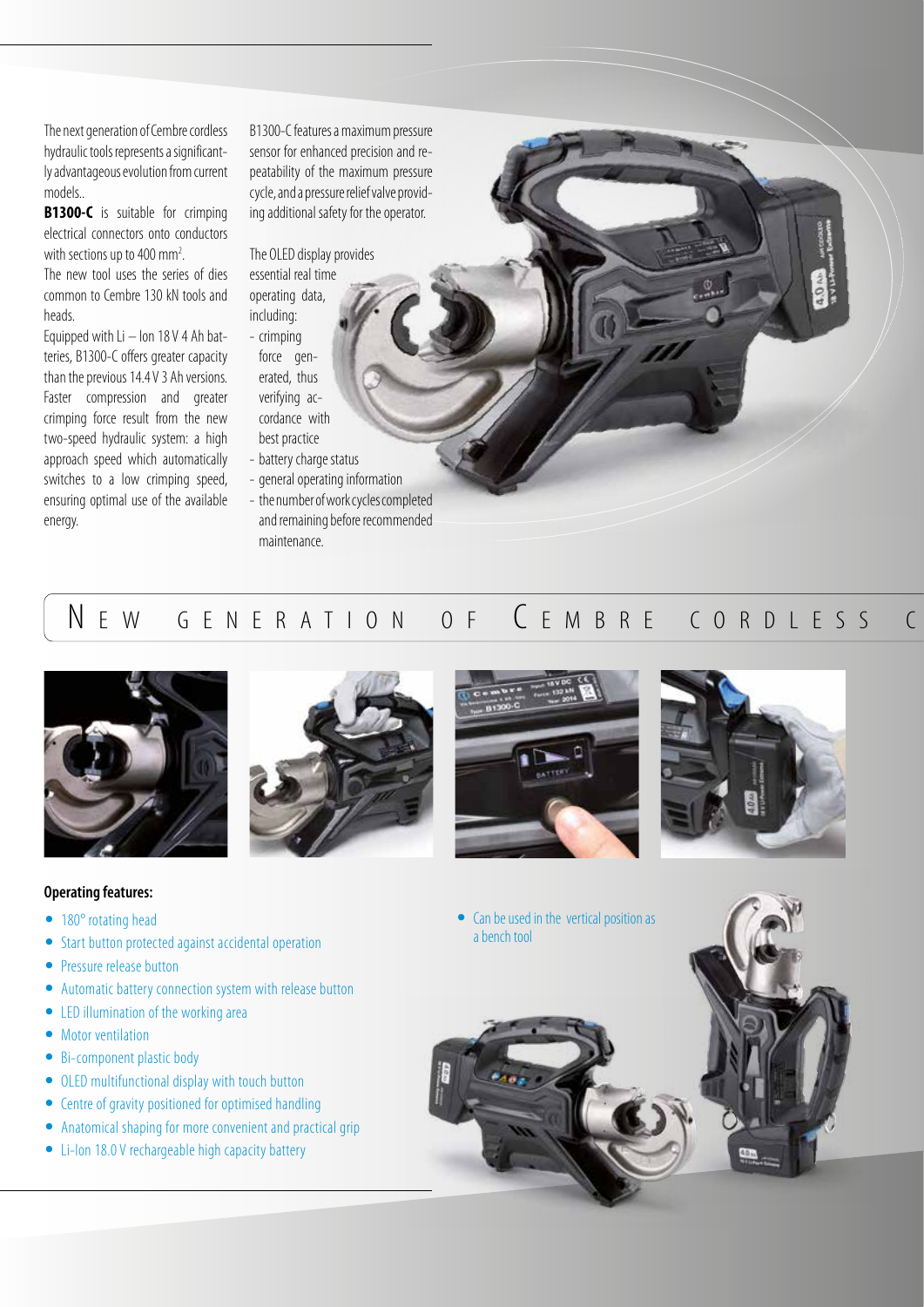## Innovation first and foremost, it's in our DNA

...and expressed in our designs, here weight and balance have been reconfigured to yield advances in handling and convenience.

The more rigid structure of the bi-component plastic body provides greater mechanical protection while its rub-